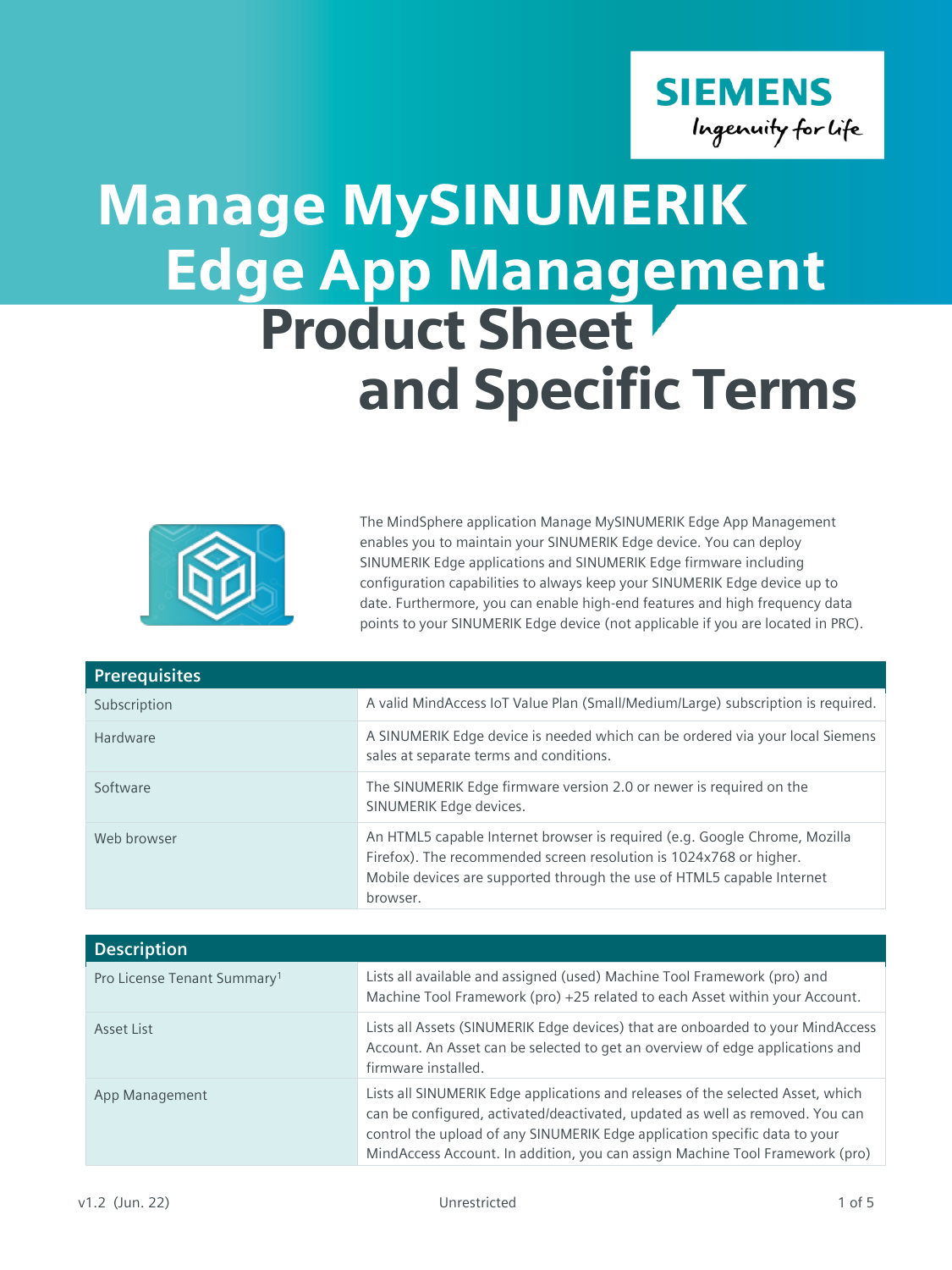|                                                         | and Machine Tool Framework (pro) +25 or manage the installed SINUMERIK<br>Edge applications for the selected Asset <sup>1</sup> .                                                                                                                                                                                                                                                                                                                                                                                                                                                                                                                                                                                                                                                                                                                                                                                                                                                                                                                                                                                                                                                                                                                                                                                                                                                                                   |
|---------------------------------------------------------|---------------------------------------------------------------------------------------------------------------------------------------------------------------------------------------------------------------------------------------------------------------------------------------------------------------------------------------------------------------------------------------------------------------------------------------------------------------------------------------------------------------------------------------------------------------------------------------------------------------------------------------------------------------------------------------------------------------------------------------------------------------------------------------------------------------------------------------------------------------------------------------------------------------------------------------------------------------------------------------------------------------------------------------------------------------------------------------------------------------------------------------------------------------------------------------------------------------------------------------------------------------------------------------------------------------------------------------------------------------------------------------------------------------------|
| Jobs                                                    | The Jobs tab shows historical information of each installation, removal or<br>configuration job that had been performed.                                                                                                                                                                                                                                                                                                                                                                                                                                                                                                                                                                                                                                                                                                                                                                                                                                                                                                                                                                                                                                                                                                                                                                                                                                                                                            |
| Asset Manager:<br>Industrial Edge plugin                | The Industrial Edge plugin as extension of the Asset Manager comes along with<br>Manage MySINUMERIK Edge App Management. The Overview tab allows you to<br>onboard your SINUMERIK Edge device to your MindAccess Account. With the<br>Hardware tab, you can configure the network settings of your SINUMERIK Edge<br>device. The Firmware tab lists all available SINUMERIK Edge firmware releases<br>that can be installed on to your SINUMERIK Edge device on your demand.                                                                                                                                                                                                                                                                                                                                                                                                                                                                                                                                                                                                                                                                                                                                                                                                                                                                                                                                        |
| Application permissions                                 | Manage MySINUMERIK Edge App Management is operated in a data center in<br>the Area European Union (unless you are located in PRC, in which case it is<br>operated in a data center in PRC) and processes the following data:<br>• Asset configuration data which describes the Asset (e.g. Asset name,<br>onboarding status).<br>• Logfiles from the Asset will be uploaded to your MindAccess Account<br>periodically.<br>The application performs the following activities which modify or amend Your<br>Content in your MindAccess Account on your behalf:<br>Read access on your Asset configuration data:<br>• Read access on Asset configuration data is required in order to use the<br>functionalities of this application.<br>Read /write access on your Asset deployments:<br>• Read access on Asset deployment information to display installed firmware,<br>SINUMERIK Edge applications and the corresponding status.<br>• Write access to the Asset to deploy and configure firmware and SINUMERIK<br>Edge applications and assign Machine Tool Framework (pro) and Machine<br>Tool Framework (pro) +25 to the Asset <sup>1</sup> .<br>• Write access to the SINUMERIK Edge firmware to configure SINUMERIK Edge<br>applications that are already deployed.<br>• Write access to SINUMERIK Edge firmware to configure a SINUMERIK Edge<br>application specific data upload to your MindAccess Account. |
| <sup>1)</sup> Not applicable if you are located in PRC. |                                                                                                                                                                                                                                                                                                                                                                                                                                                                                                                                                                                                                                                                                                                                                                                                                                                                                                                                                                                                                                                                                                                                                                                                                                                                                                                                                                                                                     |

| <b>Pricing Model</b>                                                                                                                                                                                                                                                                                                                                                                                                                                                                                                                                                                                                                                                                                                                                                                                                                                                                                                      |                                                                                                                                                                                                                                                                                                                     |                                       |
|---------------------------------------------------------------------------------------------------------------------------------------------------------------------------------------------------------------------------------------------------------------------------------------------------------------------------------------------------------------------------------------------------------------------------------------------------------------------------------------------------------------------------------------------------------------------------------------------------------------------------------------------------------------------------------------------------------------------------------------------------------------------------------------------------------------------------------------------------------------------------------------------------------------------------|---------------------------------------------------------------------------------------------------------------------------------------------------------------------------------------------------------------------------------------------------------------------------------------------------------------------|---------------------------------------|
| Fee for                                                                                                                                                                                                                                                                                                                                                                                                                                                                                                                                                                                                                                                                                                                                                                                                                                                                                                                   | <b>Base subscription</b>                                                                                                                                                                                                                                                                                            | <b>Operation and Update</b>           |
| Price <sup>4</sup>                                                                                                                                                                                                                                                                                                                                                                                                                                                                                                                                                                                                                                                                                                                                                                                                                                                                                                        | $0 \in$ /month <sup>1</sup>                                                                                                                                                                                                                                                                                         | 320 € per Asset/year <sup>1,2,5</sup> |
| <b>Billing cycle</b>                                                                                                                                                                                                                                                                                                                                                                                                                                                                                                                                                                                                                                                                                                                                                                                                                                                                                                      | n/a                                                                                                                                                                                                                                                                                                                 | Yearly in advance <sup>3</sup>        |
| <sup>1)</sup> If a price is displayed in a different currency on the product detail page of Manage MySINUMERIK Edge App Management on www.mindsphere.io/store in<br>your country of residence (for PRC see the product detail page of Manage MySINUMERIK Edge App Management on https://shop7fd301n3.market.aliyun.com/)<br>at the date of registration, such price will be charged; <sup>2)</sup> The price is shown for one year (365 days) and charged yearly in advance; <sup>3)</sup> The Asset based annual<br>Operation and Update fee will be charged the month after the Asset has been onboarded; <sup>4)</sup> PLEASE NOTE: Additional costs will occur for the Machine Tool<br>Framework (pro), Machine Tool Framework (pro) +25 and SINUMERIK Edge applications according to the respective prices; <sup>5)</sup> If you are located in PRC, the price<br>for Operation and Update is 1100 € per Asset/year. |                                                                                                                                                                                                                                                                                                                     |                                       |
| Base subscription fee                                                                                                                                                                                                                                                                                                                                                                                                                                                                                                                                                                                                                                                                                                                                                                                                                                                                                                     | The base subscription allows access to the application.                                                                                                                                                                                                                                                             |                                       |
| Usage-based fee for Operation and<br>Update                                                                                                                                                                                                                                                                                                                                                                                                                                                                                                                                                                                                                                                                                                                                                                                                                                                                               | Starting with the month the Asset has been onboarded to your MindAccess<br>Account, the Operation and Update fee will be applied. The usage-based<br>Operation and Update fee is charged on a yearly basis per each onboarded Asset<br>for maintaining the firmware that provides entry level features and standard |                                       |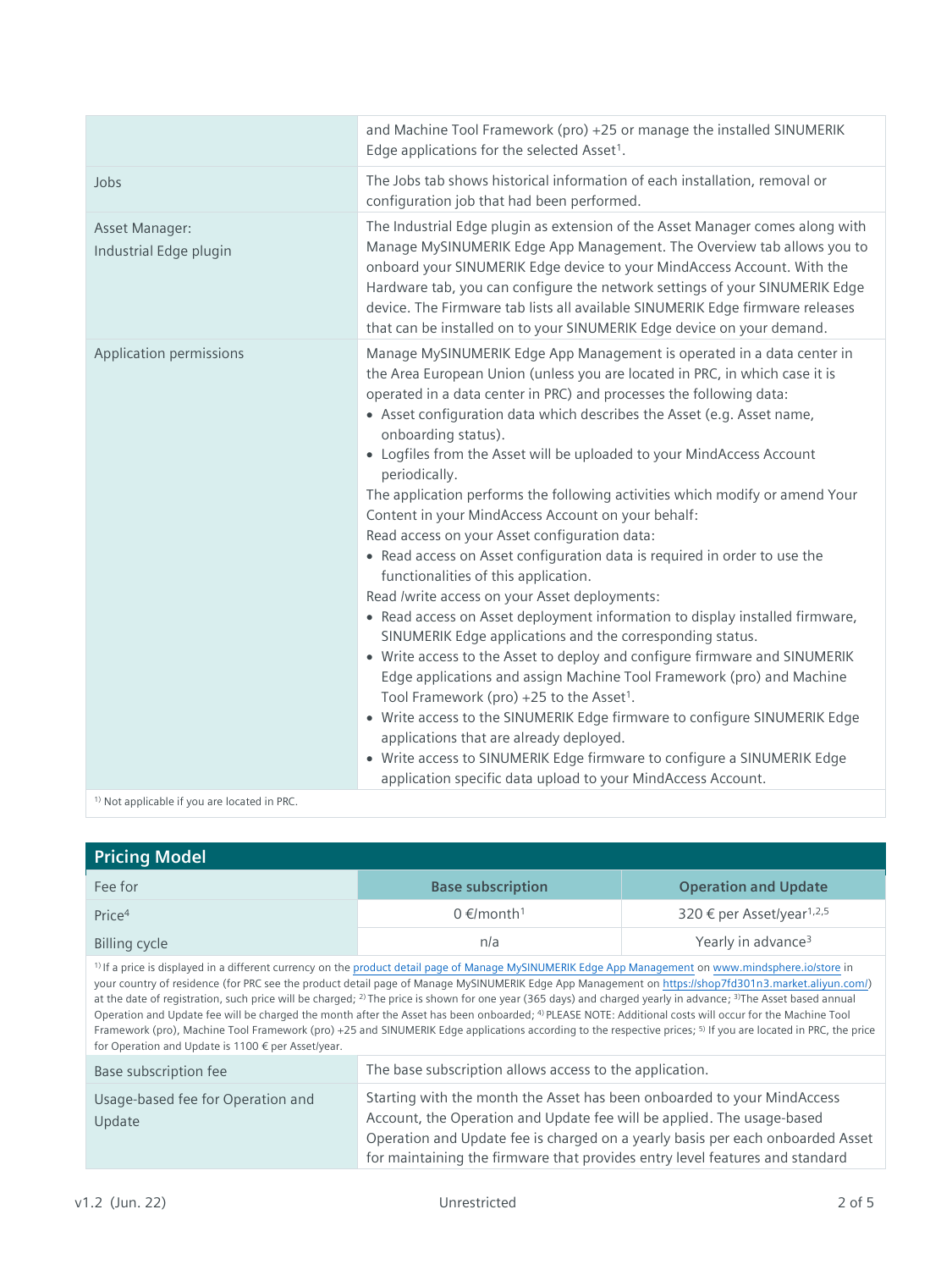|                                                             | data processing capabilities (as part of the Machine Tool Framework) <sup>6</sup> and<br>keeping the MindSphere application up to date.                                                                                                                                                                                                                                                                                                                                                                                                                                                                                                                                                                                                                                                                                                                                                       |
|-------------------------------------------------------------|-----------------------------------------------------------------------------------------------------------------------------------------------------------------------------------------------------------------------------------------------------------------------------------------------------------------------------------------------------------------------------------------------------------------------------------------------------------------------------------------------------------------------------------------------------------------------------------------------------------------------------------------------------------------------------------------------------------------------------------------------------------------------------------------------------------------------------------------------------------------------------------------------|
| Payment terms                                               | The usage-based Operation and Update fee for each onboarded Asset will be<br>charged yearly in advance for one year.                                                                                                                                                                                                                                                                                                                                                                                                                                                                                                                                                                                                                                                                                                                                                                          |
| Adaptation of fees                                          | We may change or add new fees (collectively referred to as "Fee Change") due to<br>and to the extent required to reflect: (i) changes in the quality or functionalities<br>of the Service; (ii) material changes in market conditions; (iii) general increases<br>in wages or other employment costs; and/or (iv) changes in procurement costs<br>due to price changes made by our suppliers, in each case to the extent that the<br>changes affect our provision of the agreed Service. We will notify you of any Fee<br>Change at least 60 days in advance of the effective date of the Fee Change. Any<br>Fee Change will only apply from the beginning of a renewed subscription or for<br>"Evergreen" subscriptions one year after notification of the Fee Change.                                                                                                                       |
| Subscription Term for Operation and<br>Update, termination  | The Subscription Term for Operation and Update is one year for each onboarded<br>Asset. Following expiration of the preceding Subscription Term for Operation<br>and Update, the subscription automatically renews <sup>7</sup> with a Subscription Term of<br>one year unless you offboard the respective Asset from your MindAccess<br>Account. You may offboard an Asset from your MindAccess Account at any time.<br>In this case, the Subscription Term for Operation and Update will not<br>automatically be extended after the valid Subscription Term for Operation and<br>Update expired and is deemed to be terminated.<br>Once an offboarded Asset is onboarded again after the end of a valid<br>Subscription Term for Operation and Update a new Subscription Term for<br>Operation and Update starts and the Operation and Update fee will be applied<br>again as stated above. |
| Subscription Term for the base<br>subscription, termination | The Subscription Term for the base subscription ends with termination by you or<br>us. You may terminate your subscription to this application at any time.<br>PLEASE NOTE: Upon your termination of the base subscription your Assets will<br>be offboarded with immediate effect and you cannot use this application any<br>longer. You are not entitled to onboard Assets after this termination. All fees<br>paid by you to us are non-refundable.<br>We may discontinue the operation of the application by giving you at least one<br>year notice prior to the planned discontinuation date. You are not entitled to<br>onboard Assets after this notification. On the date of discontinuation, the<br>Service is terminated and the regulations in the MindSphere Master Agreement<br>regarding the effect of termination and post termination phase apply.                            |

 $6$ ) [Not](http://tb.cn/VMMan5wNot) applicable if you are located in PRC;  $7$ ) Not applicable if you are located in Asia Pacific.

| <b>Specific Terms</b>   |                                                                                                                                                                                                                                                                                                                                                         |
|-------------------------|---------------------------------------------------------------------------------------------------------------------------------------------------------------------------------------------------------------------------------------------------------------------------------------------------------------------------------------------------------|
| Service Level Agreement | The Monthly Uptime Percentage for this application is 99 %. Monthly Uptime<br>Percentage is defined in the MindSphere Supplemental Terms available on<br>www.mindsphere.io/terms <sup>1</sup> .                                                                                                                                                         |
| Application use rights  | This application can be used as part of OEM Services as described in the Specific<br>Terms for MindAccess IoT Value Plan published on www.mindsphere.io/terms1.<br>Under the Account of your MindAccess IoT Value Plan, you may permit Users of<br>Third Parties to access and use this application for the purpose of receiving a<br>service from you. |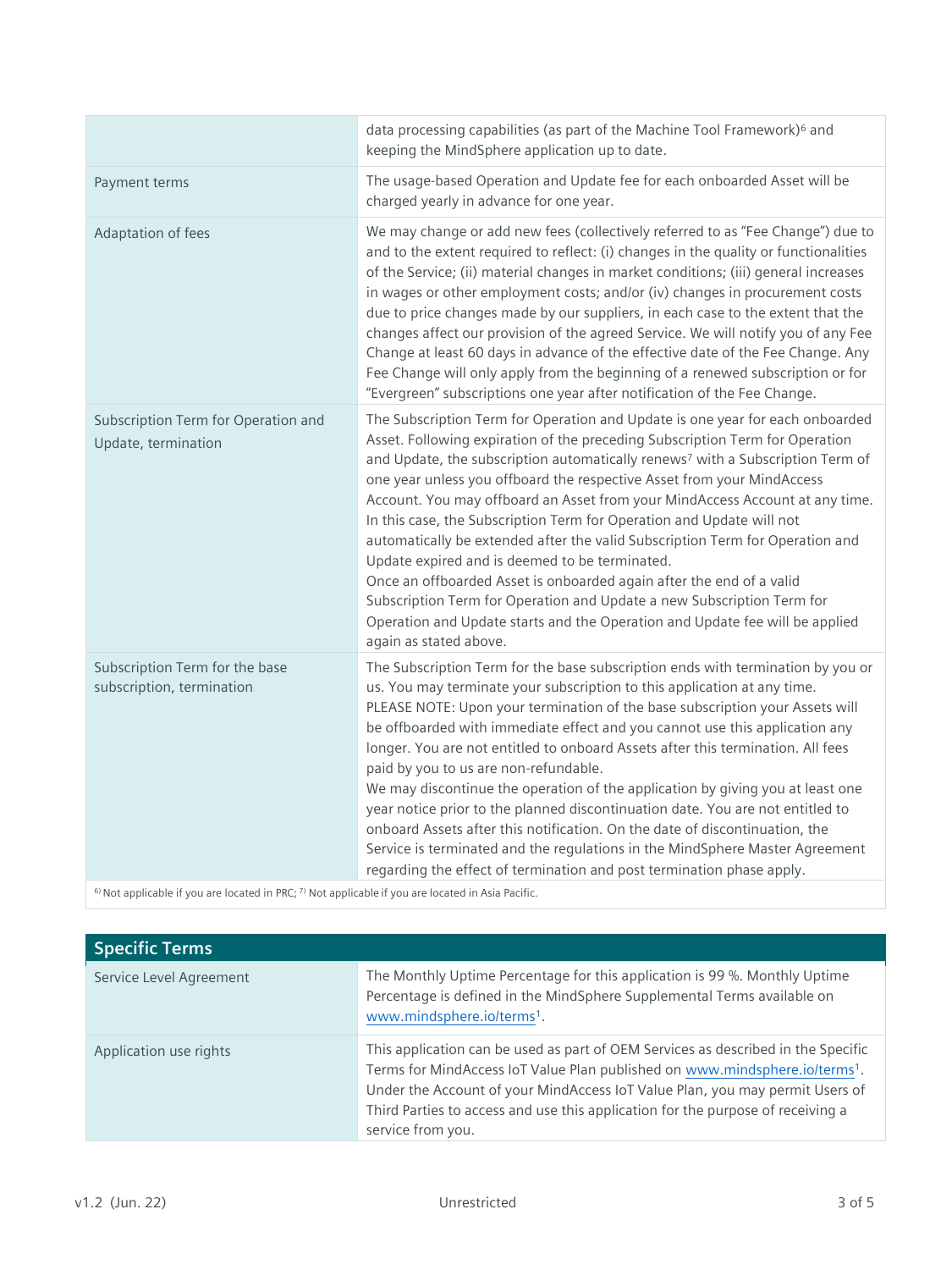| Third Party Terms                                                                                                                                                                                                                                                                                                                                | The application contains Third Party services, including open source software,<br>commercial software, or software-related managed services, which are subject<br>to additional or different terms, license rights, or require certain notices by their<br>licensors, which we are obliged to pass on to you as your licensor and to which<br>you agree to abide ("Third Party Terms").<br>The Third Party Terms are made available via the following web link:<br>https://sie.ag/MindSphere-<br>ThirdParty_ManageMySINUMERIKEdgeAppManagement. |
|--------------------------------------------------------------------------------------------------------------------------------------------------------------------------------------------------------------------------------------------------------------------------------------------------------------------------------------------------|-------------------------------------------------------------------------------------------------------------------------------------------------------------------------------------------------------------------------------------------------------------------------------------------------------------------------------------------------------------------------------------------------------------------------------------------------------------------------------------------------------------------------------------------------|
| Changes to the Product Sheet and<br><b>Specific Terms</b>                                                                                                                                                                                                                                                                                        | We may update this document from time to time during a Subscription Term in<br>order to reflect any changes agreed with or imposed by our subcontractors<br>(including changes in open source software license terms) or when we introduce<br>new features, supplements, enhancements or capabilities (e.g. that were not<br>previously included with the subscription but added for no additional fee).<br>Changes shall become binding upon release of a new version of this document<br>on www.mindsphere.io/terms.                          |
| Support                                                                                                                                                                                                                                                                                                                                          | Support for this application may be contacted via Industry Online Support<br>https://support.industry.siemens.com.<br>Support is available in English and German.                                                                                                                                                                                                                                                                                                                                                                               |
| $\Lambda$ because the second $\Lambda$ and $\Lambda$ are $\Lambda$ and $\Lambda$ are $\Lambda$ and $\Lambda$ are $\Lambda$ and $\Lambda$ are $\Lambda$ and $\Lambda$ are $\Lambda$ and $\Lambda$ are $\Lambda$ and $\Lambda$ are $\Lambda$ and $\Lambda$ are $\Lambda$ and $\Lambda$ are $\Lambda$ and $\Lambda$ are $\Lambda$ and $\Lambda$ are |                                                                                                                                                                                                                                                                                                                                                                                                                                                                                                                                                 |

1) <http://tb.cn/VMMan5w> if you are located in PRC.

| <b>Export Control Regulations</b> |       |
|-----------------------------------|-------|
| <b>AL</b>                         | N     |
| <b>FCCN</b>                       | EAR99 |

| <b>Security Information</b> |                                                                                                                                                                                                                |
|-----------------------------|----------------------------------------------------------------------------------------------------------------------------------------------------------------------------------------------------------------|
| General                     | In order to protect plants, systems, machines and networks against cyber<br>threats, it is necessary that you implement and continuously maintain a holistic,<br>state-of-the-art industrial security concept. |
| Secure communication        | Data transmission will be done via HTTPS protocol from/to Asset to/from your<br>MindAccess Account.                                                                                                            |
| Encryption standard         | TLS 1.2 for communication between Asset and MindAccess Account is used.                                                                                                                                        |

| <b>Definitions</b>                        |                                                                                                                                                                                                                                                                                                                                                                                                                                                      |
|-------------------------------------------|------------------------------------------------------------------------------------------------------------------------------------------------------------------------------------------------------------------------------------------------------------------------------------------------------------------------------------------------------------------------------------------------------------------------------------------------------|
| Asset                                     | An Asset is the logical representation of a thing which can be a machine or an<br>automation system with a single unit e.g. PLC or CNC - Controller. Assets are<br>defined using an Asset type.                                                                                                                                                                                                                                                      |
| Machine Tool Framework <sup>1</sup>       | Machine Tool Framework is the SINUMERIK Edge operating system with its entry<br>level features and standard data processing capabilities, but state-of-the-art<br>cybersecurity implementations and robustness. To enable high end features and<br>high frequency data processing as part of the Machine Tool Framework, you'll<br>have to purchase the Machine Tool Framework (pro) and, if needed, additional<br>Machine Tool Framework (pro) +25. |
| Machine Tool Framework (pro) <sup>1</sup> | Machine Tool Framework (pro) enables high-end features and allows you to add<br>25 high frequency data points from the SINUMERIK controller that is connected<br>to your SINUMERIK Edge device.                                                                                                                                                                                                                                                      |